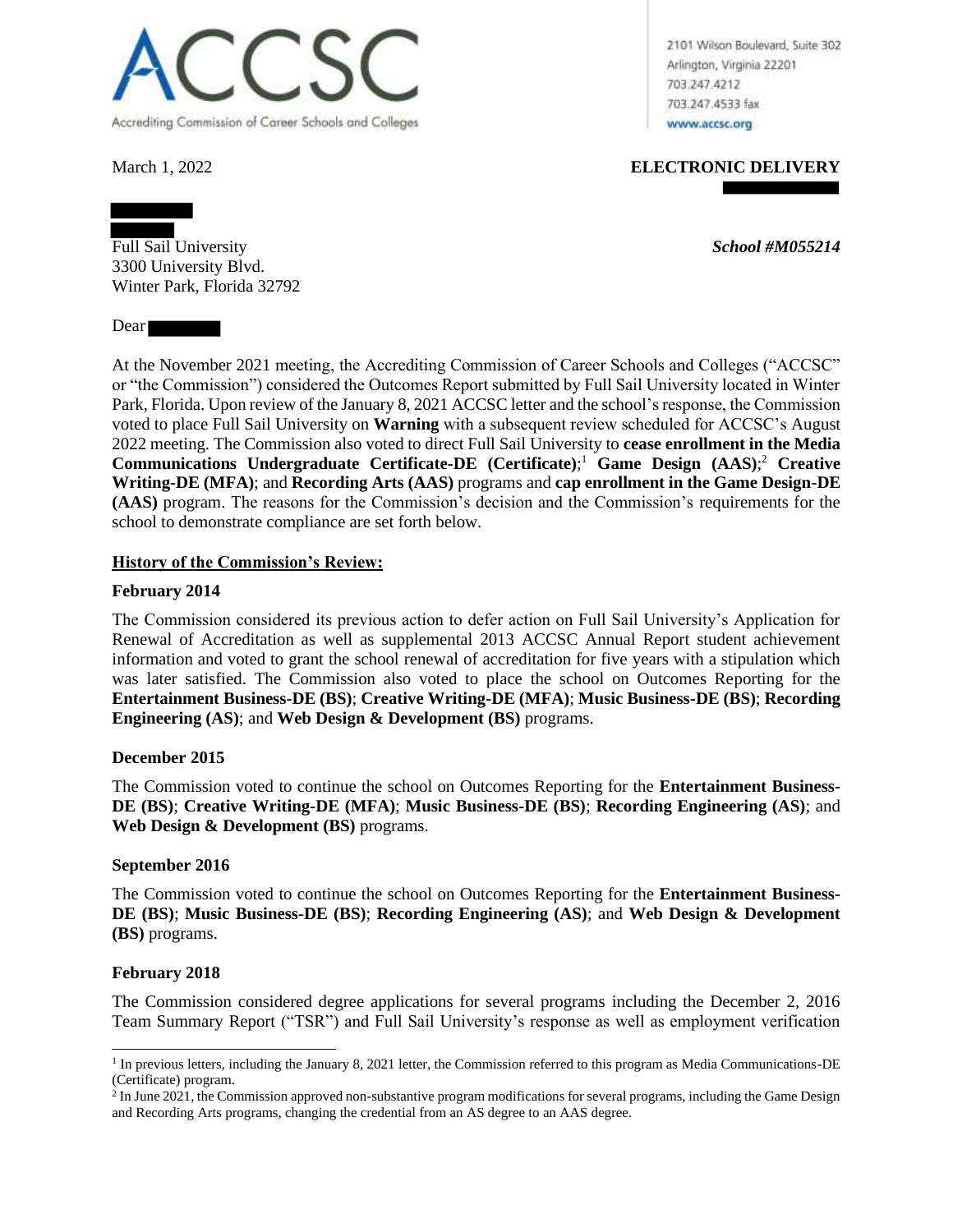*Full Sail University – Winter Park, Florida School #M055214 March 1, 2022 Page 2 of 15*

data and the school's 2017 ACCSC Annual Report. The Commission voted to defer final action on Full Sail University's employment verification data and program applications in order to provide the school with an additional opportunity to demonstrate compliance with accrediting standards. In addition, the Commission suspended Full Sail University's ability to apply for new programs.

Since the school was in the renewal of accreditation process at the time of this meeting with a pending onsite evaluation, the Commission determined that the response to the May 21, 2018 letter and the renewal TSR would be reviewed together.

### **November 2018**

The Commission considered the Application for Renewal of Accreditation, the previous deferral action, and the school's responses in addition to the school's Outcomes Report and voted to grant Full Sail University renewal of accreditation and to accept the report for the previous program applications with a stipulation that was later satisfied. The Commission also voted to place the school on Program Advisory Committee ("PAC") Reporting and continue the school on Outcomes Reporting for the **Film (AS)**; **Game Design (AS)**; **Recording Arts (AS)**; **Industrial Design & Technology-DE (Certificate)**; **Internet Marketing-DE (Certificate)**; **Audio Production-DE (Certificate)**; **Media Communications-DE (Certificate)**; **Mobile Gaming-DE (MS)**; **New Media Journalism-DE (MA)**; **Creative Writing-DE (MFA)**; and **Entertainment Business-DE (MS)** programs.

### **November 2019**

The Commission voted to continue Full Sail University on PAC Reporting and on Outcomes Reporting for the **Film (AS)**; **Game Design (AS)**; **Recording Arts (AS)**; **Industrial Design & Technology-DE (Certificate)**; **Audio Production-DE (Certificate)**; **Media Communications-DE (Certificate)**; **Mobile Gaming-DE (MS)**; **New Media Journalism-DE (MA)**; and **Creative Writing-DE (MFA)** programs. The Commission also requested information for programs with student achievement rates that fell below benchmark in the 2019 ACCSC Annual Report.

## **February 2021**

The Commission voted accept the Program Advisory Committee Report and remove Full Sail University from PAC Reporting. The Commission also again voted to Full Sail University on Outcomes Reporting for the **Film (AS)**; **Game Design (AS)**; **Recording Arts (AS)**; **Industrial Design & Technology-DE (Certificate)**; **Audio Production-DE (Certificate)**; **Media Communications-DE (Certificate)**; **Mobile Gaming-DE (MS)**; **New Media Journalism-DE (MA)**; **Creative Writing-DE (MFA)**; **Audio Production-DE (AS)**; **Computer Animation (AS)**; **Computer Animation (BS)**; **Computer Animation-DE (AS)**; **Creative Writing (AS)**; **Creative Writing (BFA)**; **Creative Writing-DE (AS)**; **Digital Arts & Design (AS)**; **Game Art (BS)**; **Game Art-DE (AS)**; **Game Design (BS)**; **Game Design (MS)**; **Game Design-DE (AS)**; **Game Development (AS)**; **Mobile Development (AS)**; **Mobile Development-DE (AS)**; **Music Business-DE (AS)**; **Music Production (AS)**; **Music Production (BS)**; **Music Production-DE (AS)**; **Sports Marketing & Media-DE (AS)**; **Web Design & Development-DE (AS)**; **Sports Marketing & Media-DE (AS)**; and **Web Design & Development-DE (AS)** programs.

Of these programs, the Commission was particularly concerned about the 5-month Audio Production Undergraduate Certificate-DE  $(C$ ertificate)<sup>3</sup> program and the 8-month Media Communications

<sup>&</sup>lt;sup>3</sup> In previous letters, including the January 8, 2021 letter, the Commission referred to this program as Audio Production-DE (Certificate) program.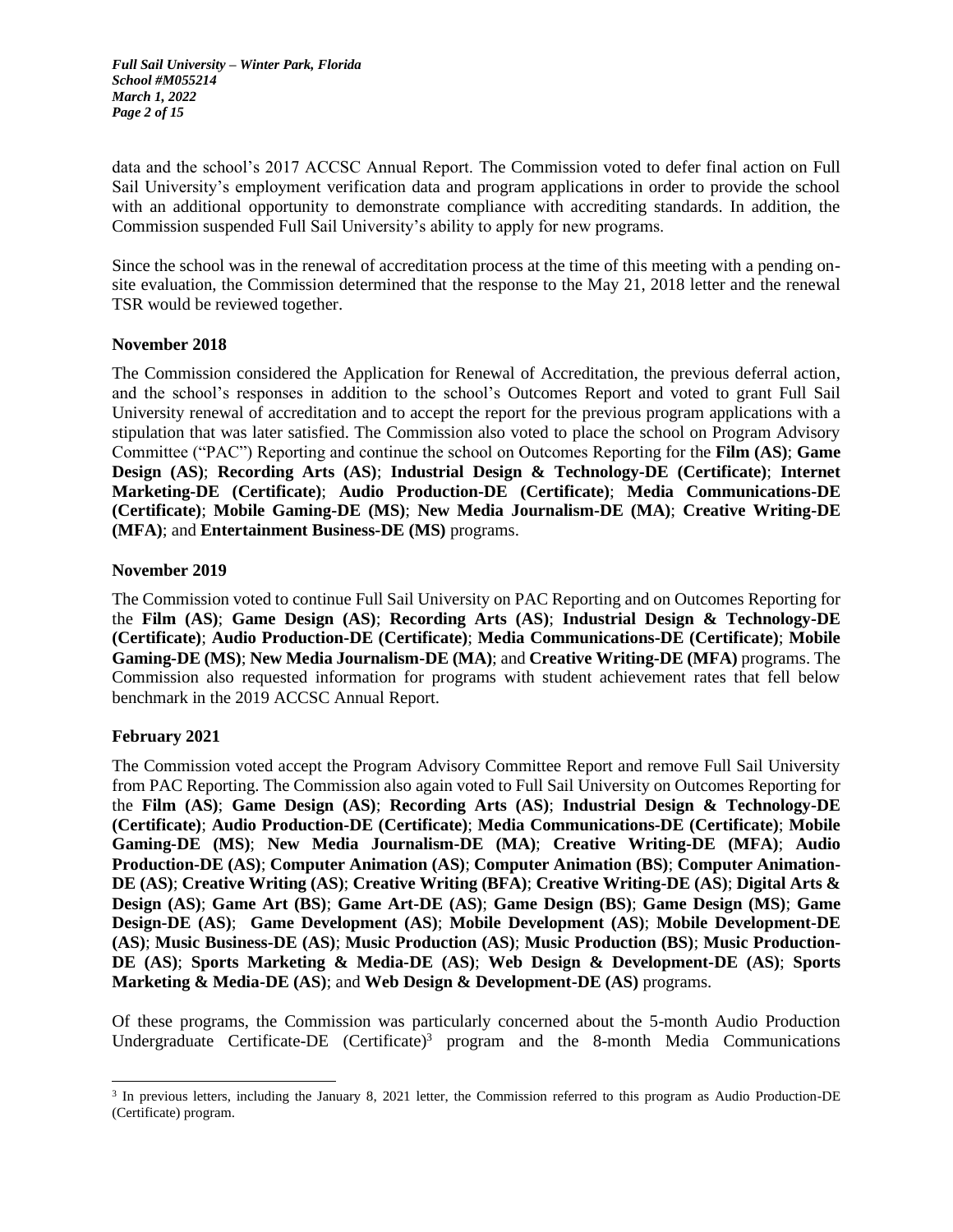*Full Sail University – Winter Park, Florida School #M055214 March 1, 2022 Page 3 of 15*

Undergraduate Certificate-DE program. Specifically, the Commission noted the history of the belowbenchmark student achievement rates for these programs as well as the significant number of students enrolled.

## **November 2021 Meeting Review and Action**

### **Introductory Summary**

Based on a review of the history of student achievement outcomes reporting outlined above, the Commission noted that Full Sail has been subject to Outcomes Reporting for an increasing number of programs. At this juncture, there are 25 programs subject to Outcomes Reporting for questions regarding below-benchmark rates of student achievement. To provide context, the Commission noted that Full Sail University offers 166 programs<sup>4</sup> with 332 reportable outcomes annually and that the 25 programs reviewed at the November 2021 meeting only represents 15% of the school's program offerings and 9% of the total number of reportable graduation and employment outcomes (29 of 332). However, due to the length of time the school has been subject to monitoring and the growing number of programs falling below benchmark rates, the Commission raised the question as to whether Full Sail's management is able to develop institutional policies, practices, and monitoring mechanisms that support successful student achievement across the array of the school's program areas.

Although the school described certain programmatic strategies in the Outcomes Report, given the entire record of student achievement represented, the Commission is interested in greater evidence of the school's assessment of the root causes of the below-benchmark student achievement rates, including programmatic, institutional, internal, and external issues. Identifying and understanding the causes is of significant importance in relation to the school's ability to also identify and develop effective strategies to improve student achievement outcomes. To evaluate the impact the school's efforts have made on student achievement outcomes, the Commission has requested additional information and data.

In addition to questions regarding the percentage of programs reporting below-benchmark rates, the Commission has raised questions regarding some employment classifications as well as the way in which students are classified as transfers. In order to validate the manner of reported student achievement data, the school must provide additional information regarding the school's practices in these areas.

Lastly, the Commission has taken programmatic-level action for programs with a significant history of low student achievement outcomes.

# **Review and Action**

Full Sail University must demonstrate successful student achievement by maintaining acceptable rates of student graduation and graduate employment in the career field for which the school provided education and supporting these rates through the school's verifiable records of initial employment of its graduates or other verifiable documentation (*Section VII (B)(1)(b), Substantive Standards, Standards of Accreditation*). In response to the January 8, 2021 ACCSC letter, the school reported the following student achievement rates using a July 2021 Report Date on the Graduation and Employment ("G&E") Charts:

<sup>4</sup> This includes some programs with multiple schedules which are reported separately for ACCSC's outcomes reporting purposes.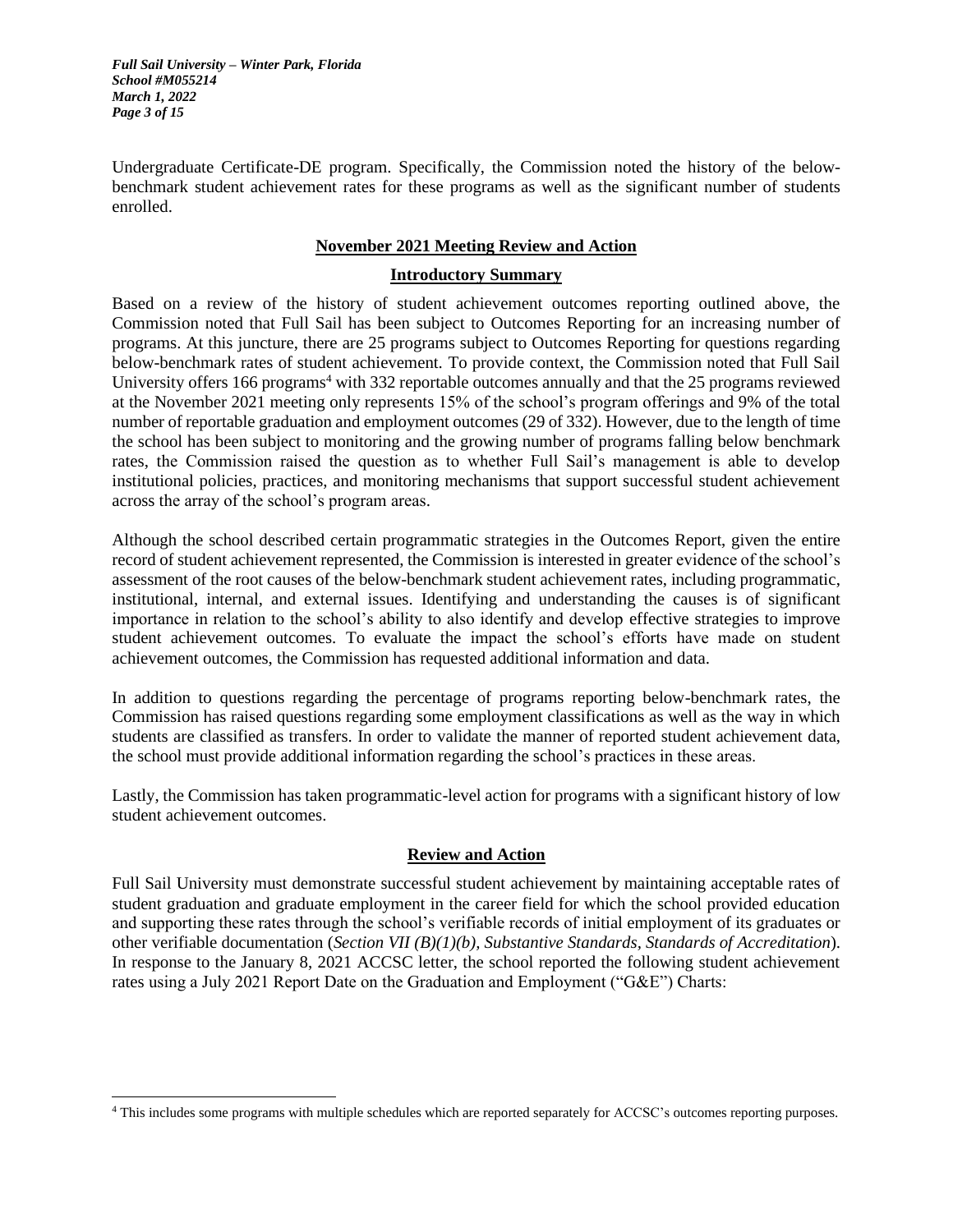*Full Sail University – Winter Park, Florida School #M055214 March 1, 2022 Page 4 of 15*

| Program<br>(Credential)                                            | Length<br>in<br><b>Months</b> | <b>Full Sail</b><br><b>University</b><br><b>Graduation</b><br>Rate | <b>ACCSC</b><br><b>Benchmark</b><br><b>Graduation</b><br>Rate | <b>Full Sail</b><br><b>University</b><br><b>Employment</b><br>Rate | <b>ACCSC</b><br><b>Benchmark</b><br><b>Employment</b><br>Rate |
|--------------------------------------------------------------------|-------------------------------|--------------------------------------------------------------------|---------------------------------------------------------------|--------------------------------------------------------------------|---------------------------------------------------------------|
| Audio Production-DE (AAS)                                          | 16                            | 60%                                                                | 47%                                                           | 60%                                                                | 70%                                                           |
| Audio Production Undergraduate Certificate-<br>DE (Certificate)    | 5                             | 60%                                                                | 73%                                                           | 35%                                                                | 70%                                                           |
| Computer Animation (AS)                                            | 10                            | 92%                                                                | 55%                                                           | 44%                                                                | 70%                                                           |
| Computer Animation-DE (AS)                                         | 16                            | 84%                                                                | 47%                                                           | 26%                                                                | 70%                                                           |
| Computer Animation (BS)                                            | 20                            | 80%                                                                | 43%                                                           | 25%                                                                | 70%                                                           |
| Creative Writing (AS)                                              | 10                            | 71%                                                                | 55%                                                           | 50%                                                                | 70%                                                           |
| Creative Writing-DE (AS)                                           | 16                            | 90%                                                                | 47%                                                           | 32%                                                                | 70%                                                           |
| Creative Writing (BFA)                                             | 20                            | 80%                                                                | 43%                                                           | 41%                                                                | 70%                                                           |
| Creative Writing-DE (MFA)                                          | 12                            | 78%                                                                | 55%                                                           | 46%                                                                | 70%                                                           |
| Digital Arts & Design (AAS)                                        | 10                            | 100%                                                               | 55%                                                           | 50%                                                                | 70%                                                           |
| Film (AAS)                                                         | 10                            | 92%                                                                | 55%                                                           | 71%                                                                | 70%                                                           |
| Game Art (BS)                                                      | 20                            | 73%                                                                | 43%                                                           | 32%                                                                | 70%                                                           |
| Game Art-DE (AS)                                                   | 16                            | 80%                                                                | 47%                                                           | 21%                                                                | 70%                                                           |
| Game Design (AAS)                                                  | 10                            | 88%                                                                | 55%                                                           | 22%                                                                | 70%                                                           |
| Game Design-DE (AAS)                                               | 16                            | 75%                                                                | 47%                                                           | 16%                                                                | 70%                                                           |
| Game Design (BS)                                                   | 20                            | 68%                                                                | 43%                                                           | 28%                                                                | 70%                                                           |
| Game Design (MS)                                                   | 12                            | 89%                                                                | 55%                                                           | 56%                                                                | 70%                                                           |
| Game Development (AS)                                              | 10                            | 100%                                                               | 55%                                                           | 17%                                                                | 70%                                                           |
| <b>Instructional Design &amp; Technology-DE</b><br>(Certificate)   | 4                             | 82%                                                                | 73%                                                           | 50%                                                                | 70%                                                           |
| Media Communications Undergraduate<br>Certificate-DE (Certificate) | 8                             | 12%                                                                | 60%                                                           | 30%                                                                | 70%                                                           |
| Mobile Development (AS)                                            | 10                            | 60%                                                                | 55%                                                           | n/a                                                                | 70%                                                           |
| Mobile Development-DE (AS)                                         | 16                            | 65%                                                                | 47%                                                           | 56%                                                                | 70%                                                           |
| Mobile Gaming-DE (MS)                                              | 12                            | 38%                                                                | 55%                                                           | 71%                                                                | 70%                                                           |
| Music Business-DE (AS)                                             | 16                            | 70%                                                                | 47%                                                           | 60%                                                                | 70%                                                           |
| Music Production (AAS)                                             | 10                            | 100%                                                               | 55%                                                           | 27%                                                                | 70%                                                           |
| Music Production-DE (AAS)                                          | 16                            | 77%                                                                | 47%                                                           | 48%                                                                | 70%                                                           |
| Music Production (BS)                                              | 20                            | 64%                                                                | 43%                                                           | 44%                                                                | 70%                                                           |
| New Media Journalism-DE (MA)                                       | 12                            | 56%                                                                | 55%                                                           | 71%                                                                | 70%                                                           |
| Recording Arts (AAS)                                               | 10                            | 91%                                                                | 55%                                                           | 36%                                                                | 70%                                                           |
| Sports Marketing & Media-DE (AAS)                                  | 16                            | 70%                                                                | 47%                                                           | 71%                                                                | 70%                                                           |
| Web Design & Development-DE (AS)                                   | 16                            | 58%                                                                | 47%                                                           | 50%                                                                | 70%                                                           |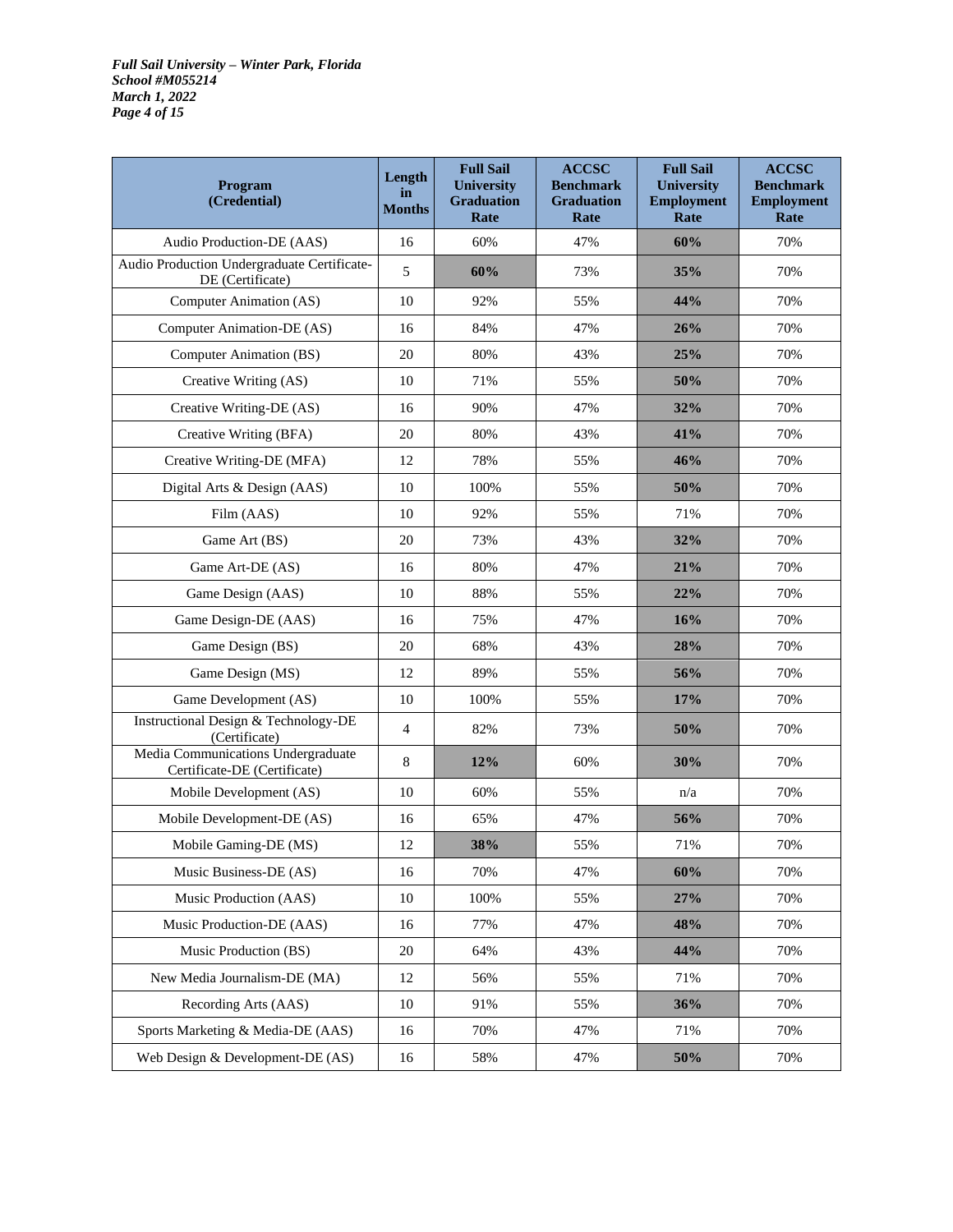*Full Sail University – Winter Park, Florida School #M055214 March 1, 2022 Page 5 of 15*

The Commission found that Full Sail University reported the graduation and employment rates highlighted above that fall below ACCSC's student achievement benchmark rates.<sup>5</sup> As noted in the Executive Summary, there are 25 programs reporting below-benchmark rates of student achievement in the Outcomes Report not including the discontinued Audio Production Undergraduate Certificate-DE (Certificate) and Mobile Gaming-DE (MS) programs (see below). In the January 8, 2021 letter, the Commission expressed particular concern regarding the ongoing below-benchmark rates of student achievement in the 5-month Audio Production Undergraduate Certificate-DE (Certificate) and 8-month Media Communications Undergraduate Certificate-DE (Certificate) programs and directed the school to submit a Program Viability study for each. In its response, Full Sail University submitted a Notice of Discontinued Programs form for the Audio Production Undergraduate Certificate-DE program indicating that the last student graduated on March 1, 2021. Therefore, the Commission requires no further action regarding this program.

## **Cease Enrollment: Media Communications Undergraduate Certificate-DE Program:**

For the Media Communications Undergraduate Certificate-DE program, the school provided the following narrative:

*Additionally, the University will limit enrollment into the Media Communications, Certificate-DE program by 50% or more over time by only enrolling students who have been identified for sharing the academic characteristics of previously successful MCC students. With the addition of multiple certificates in a variety of program areas, we believe that students will have greater success in certificate programs that are more closely aligned with their chosen field. The University anticipates that MCC, in this iteration, will be taught-out by April, 2023, if not sooner.* (*September 30, 2021 Response Document, page 7*).

While the Commission recognized Full Sail University's decision to reduce the enrollment of the Media Communications Undergraduate Certificate-DE program and discontinue the program by April 2023, the Commission did not find that the school made a compelling case to continue enrolling new students into the program. Specifically, from the G&E Charts submitted by the school using July 2017, July 2018, July 2019, July 2020, and July 2021 Report Dates, Full Sail University reported 1,777 graduates out of 9,556 students available for graduation for a total graduation rate of 19%, significantly below the benchmark rate of 60%. The school also reported 378 graduates employed in the Media Communications field out of 1,392 graduates available for employment for an overall employment rate of 27%, well below the benchmark rate of 70%. Please note that in the January 8, 2021 letter, the Commission stated that pursuant to *Section VII (R), Rules of Process and Procedures* of the *Standards of Accreditation*, the Commission may take a programmatic action to require a school to cease enrollment in a program or may suspend or revoke the approval of a program when a program fails to demonstrate acceptable rates of student achievement. Based on the history of below-benchmark rates combined with the school showing 5,028 additional students enrolled between July 1, 2020 and June 30, 2021 and 1,566 students enrolled as of June 30, 2021, the Commission found the school's vague statement of reducing enrolment "by 50% or more over time" to be unacceptable as this leaves too many students vulnerable to not achieve success. Therefore, the Commission voted to take a programmatic action to require the school to cease enrollment in the Media Communications Undergraduate Certificate-DE program effective as of the date of this letter. While the school may continue to teach-out students remaining in this program, as of the date of this letter, **the school may no longer enroll new students or allow students to transfer into the Media Communications Undergraduate Certificate-DE (Certificate) program**. Full Sail University must also submit an ACCSC Programmatic Teach Out Plan Approval form for the Media Communications Undergraduate Certificate-DE program.

<sup>5</sup> *Section VII (B)(1)(b)(ii), Substantive Standards, Standards of Accreditation* and *Appendix VI - Student Achievement Rates.*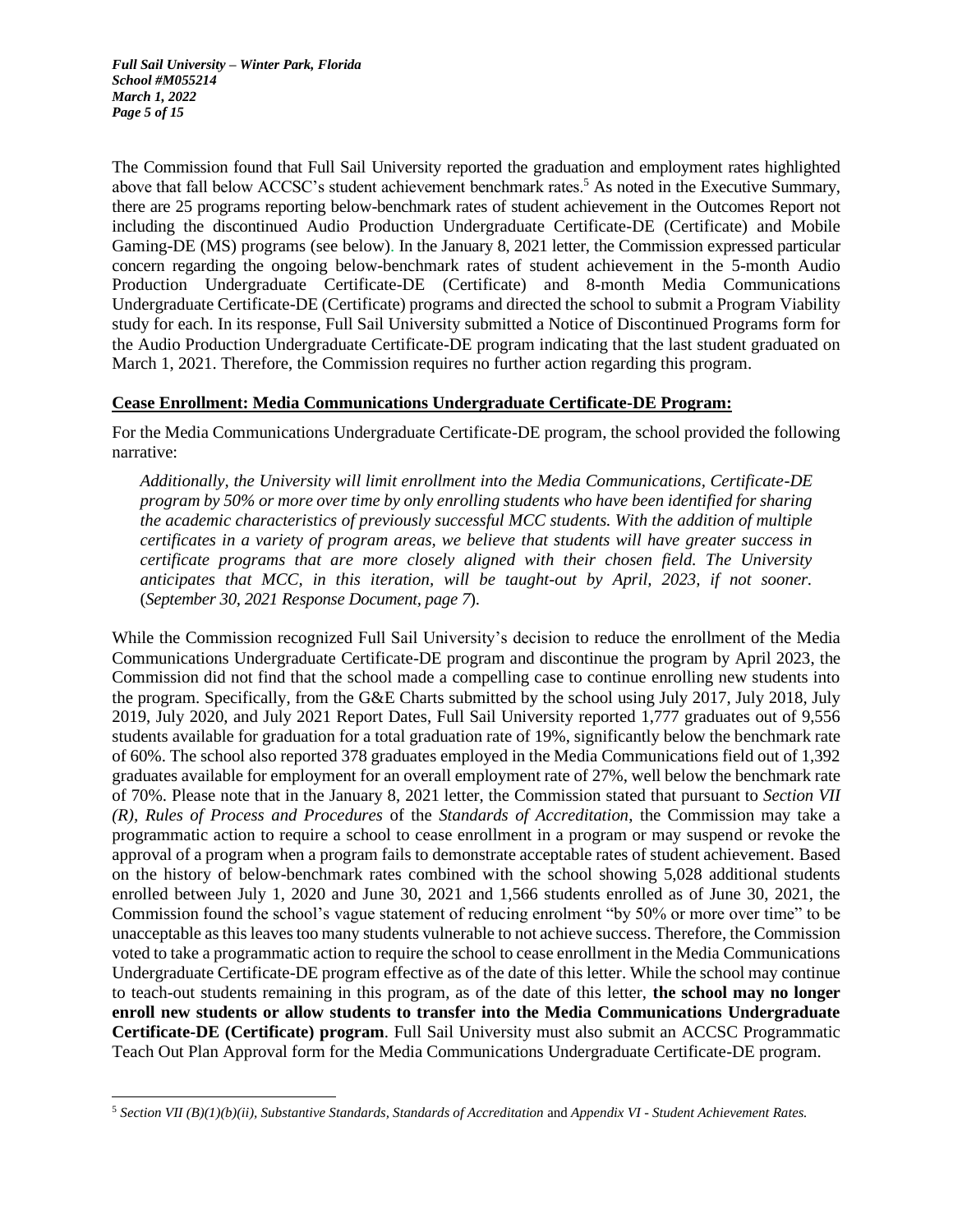## **Mobile Gaming-DE (MS) Program:**

As part of the response, Full Sail University included a Programmatic Teach-Out Approval form for the Mobile Gaming-DE (MS) program indicating that there are six students remaining and the last students projected to graduate in June 2022. While the Commission determined that no additional information is needed for the Mobile Gaming-DE program, the Commission directs the school's continued attention toward ensuring that current students and graduates continue to receive student and career services.

## **Cease Program Enrollment and Enrollment Cap:**

In addition to the current below-benchmark rates outlined in the table above, the Commission noted the history of Full Sail University reporting below-benchmark employment rates for the following three programs:

| <b>Program</b><br>(Credential) | Length<br>In Months $ G/E $ |   | <b>July 2017</b><br><b>Report</b><br>Date* | <b>July 2018</b><br><b>Report</b><br><b>Date</b> | <b>July 2019</b><br><b>Report</b><br>Date | <b>July 2020</b><br><b>Report</b><br>Date | <b>July 2021</b><br><b>Report</b><br>Date | <b>ACCSC</b><br><b>Benchmark</b><br><b>Rates</b> |
|--------------------------------|-----------------------------|---|--------------------------------------------|--------------------------------------------------|-------------------------------------------|-------------------------------------------|-------------------------------------------|--------------------------------------------------|
| Game Design                    | 10                          | G | 100%                                       | 100%                                             | 88%                                       | 100%                                      | 88%                                       | 55%                                              |
| (AdS)                          |                             | E | 0%                                         | $0\%$                                            | 0%                                        | 23%                                       | 22%                                       | 70%                                              |
| Creative Writing-              | 12                          | G | 61%                                        | 69%                                              | 68%                                       | 81%                                       | 78%                                       | 55%                                              |
| DE (MFA)                       |                             | E | 63%                                        | 61%                                              | 62%                                       | 55%                                       | 46%                                       | 70%                                              |
| Recording Arts                 |                             | G | 59%                                        | 73%                                              | 80%                                       | 95%                                       | 91%                                       | 55%                                              |
| (AdS)                          | 10                          | E | 33%                                        | 56%                                              | 38%                                       | 52%                                       | 36%                                       | 70%                                              |

\* From the 2017 ACCSC Annual Report as listed in the May 21, 2018 Team Summary Report.

Based on this over four-year history with the school showing decreases in employment rates in this Outcomes Report compared to those reported using a July 2020 Report Date, the Commission directs Full Sail University to **cease new enrollments for the Game Design (AAS); Creative Writing-DE (MFA); and Recording Arts (AAS) programs include students transferring into these programs**. **The action to cease enrollment is in immediate effect and remains until the Commission removes the enrollment cap directive** (*Section VII (R), Rules of Process and Procedure, Standards of Accreditation*).

In addition, the Commission noted the poor employment rates reported by the school for the Game Design-DE (AAS) program. Specifically, in the previous Outcomes Report using a July 2020 Report Date, the school reported an employment rate of 15% (three graduates employed in field / 20 graduates available for employment). In the current submission in response to the January 8, 2021 ACCSC letter using a July 2021 Report Date, the school reported only a 16% employment rate (eight graduates employed in field / 49 graduates available for employment). Although Full Sail University does not have the history of reporting below-benchmark rates for the Game-Design-DE (AAS) program compared to the Game Design (AAS); Creative Writing-DE (MFA); and Recording Arts (AAS) programs, the Commission is concerned about the significantly low employment rates and the increased amount of students listed on the G&E Charts for this program over the two-year period. As such, the Commission directs Full Sail University **to immediately cap/limit enrollment for the Game Design-DE (AAS) program to not exceed 66 students**<sup>6</sup> **at any time until further notice**. Please note that if there are more than 66 students enrolled in the program as of the date of this letter, the school does not need to terminate students to get to this number. However, the school cannot enroll new students or allow students to transfer to this program if there are more than 66 enrolled students.

<sup>&</sup>lt;sup>6</sup> In the 2021 ACCSC Annual Report, the school reported 66 students in the Game Design-DE (AAS) program as of June 30, 2021.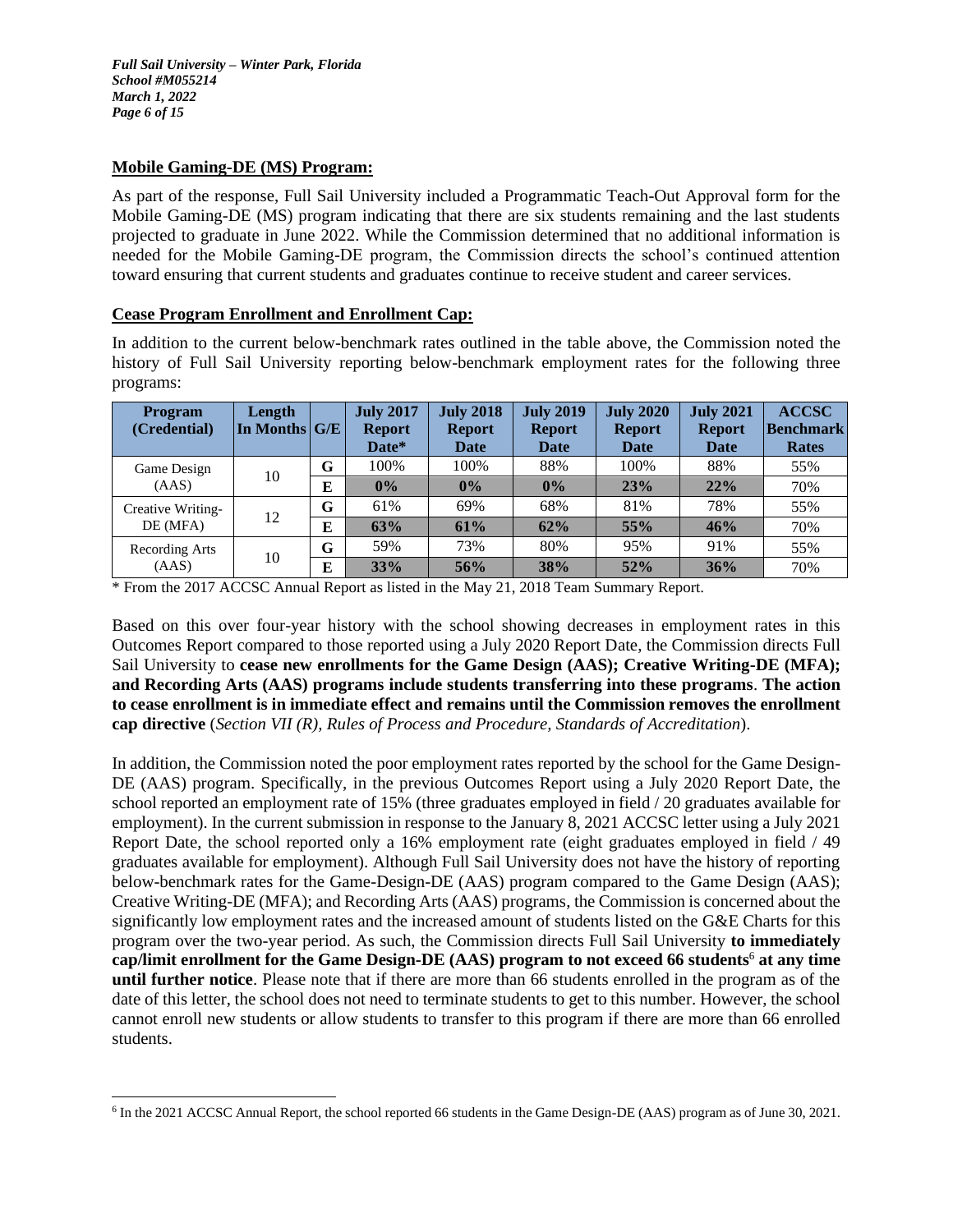*Full Sail University – Winter Park, Florida School #M055214 March 1, 2022 Page 7 of 15*

### **Programmatic Action Recapitulation:**

The Commission directs the school to:

- Cease enrollment and submit an ACCSC Programmatic Teach-Out Approval Form for the Media Communications Undergraduate Certificate-DE (Certificate) program;
- Cease enrollment for the Game Design (AAS), Creative Writing-DE (MFA), and Recording Arts (AAS) programs; and
- Cap enrollment in the Game Design-DE (AAS) program.

In addition, the Commission remains concerned about the other programs with below-benchmark employment rates, some of which fall significantly below the 70% benchmark employment rate. The Commission reminds the school that pursuant to *Section VII (R), Rules of Process and Procedures, Standards of Accreditation*, the Commission will likely take additional programmatic action requiring Full Sail University to cease enrollment in a program or the Commission may suspend or revoke the approval of a program. Additionally, the Commission may next elevate this action to a Probation if significant improvement is not made and impactful institutional action is taken by the school at its next review.

## **Reverse Transfer Policy:**

In the January 8, 2021 letter, the Commission directed Full Sail University to provide an explanation as to why some students appear to have graduated only days or weeks after starting the programs. In its response, Full Sail University offers students a "reverse transfer opportunity" for eligible students. Specifically, the school explained:

*Bachelor's degree seeking students who have completed all of the requirements for the Associate degree are provided with the opportunity to reverse transfer into the Associate degree in order to obtain that credential. Students who choose to utilize this opportunity sign a new enrollment agreement for the Associate program and transfer into the program. They are then eligible to graduate at the next available graduation date since they have already completed all of the course work for the degree, which explains the short date range between the start date and graduation date.*

Based on this brief explanation, the Commission is interested in learning more about the school's reverse transfer policies and procedures. A review of the G&E Charts submitted in response to the January 8, 2021 ACCSC letter show the following with regard to the number of students who have transferred amongst the schools programs:

| <b>Program (Credential)</b>                                        | <b>Number</b><br><b>Started</b> | <b>Transfers To</b><br><b>Another Program</b> | <b>Transfers From</b><br><b>Another Program</b> |
|--------------------------------------------------------------------|---------------------------------|-----------------------------------------------|-------------------------------------------------|
| <b>Non-Degree:</b>                                                 |                                 |                                               |                                                 |
| Instructional Design & Technology-DE (Certificate)                 | 8                               |                                               |                                                 |
| Audio Production Undergraduate Certificate-DE<br>(Certificate)     | 119                             | 11                                            | 107                                             |
| Media Communications Undergraduate Certificate-DE<br>(Certificate) | 0                               | 298                                           | 3604                                            |
| <b>Associate Degree:</b>                                           |                                 |                                               |                                                 |
| Film (AS)                                                          |                                 |                                               | 11                                              |
| Game Design (AS)                                                   | 4                               |                                               | 14                                              |
| Recording Arts (AS)                                                | 6                               |                                               | 29                                              |
| Audio Production-DE (AS)                                           | 128                             | 56                                            | 48                                              |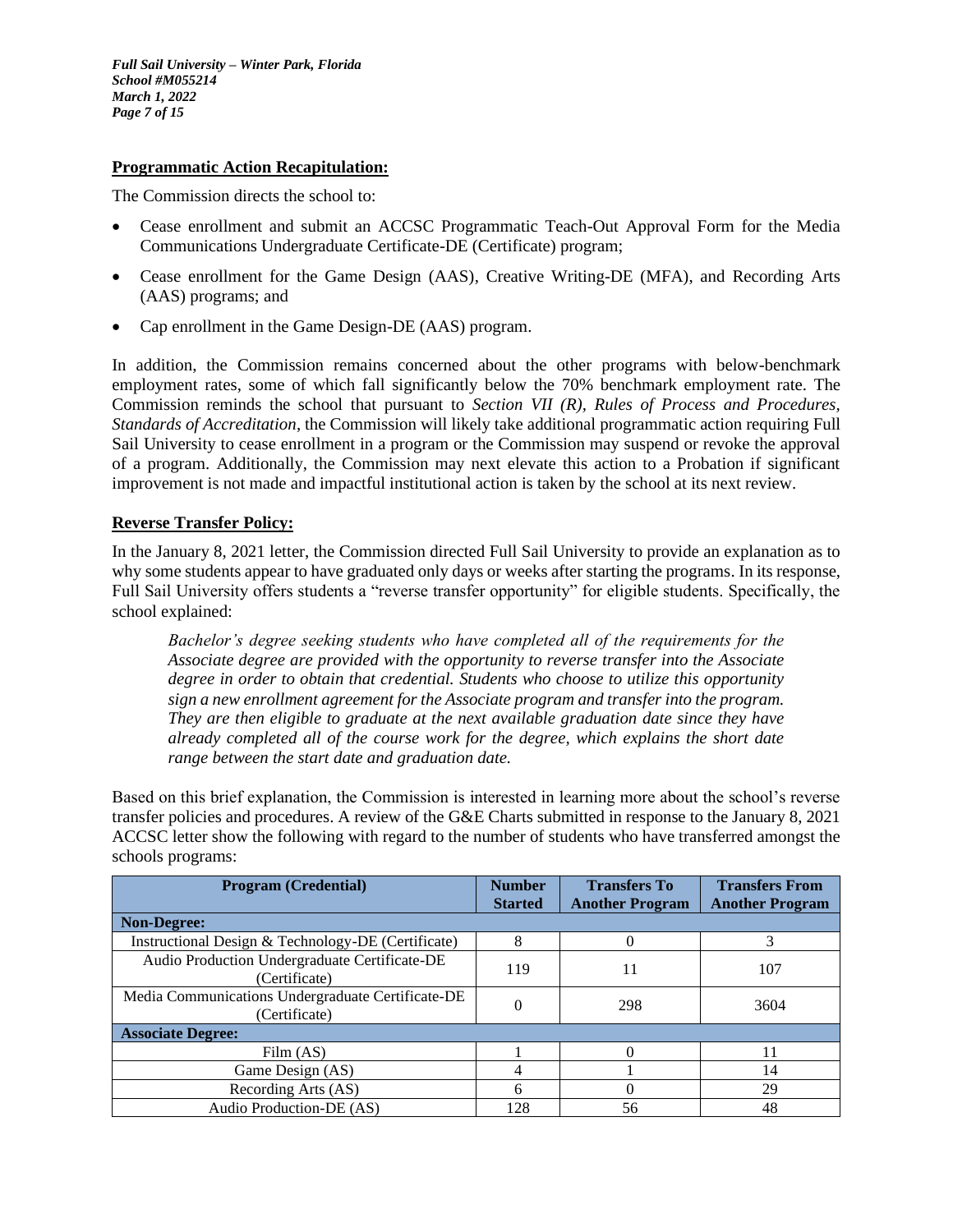*Full Sail University – Winter Park, Florida School #M055214 March 1, 2022 Page 8 of 15*

| <b>Program (Credential)</b>      | <b>Number</b><br><b>Started</b> | <b>Transfers To</b><br><b>Another Program</b> | <b>Transfers From</b><br><b>Another Program</b> |
|----------------------------------|---------------------------------|-----------------------------------------------|-------------------------------------------------|
| Computer Animation (AS)          |                                 | 0                                             | 11                                              |
| Computer Animation-DE (AS)       | 26                              | 7                                             | 51                                              |
| Creative Writing (AS)            | $\mathfrak{D}$                  | 0                                             | 5                                               |
| Creative Writing-DE (AS)         | 20                              | 7                                             | 39                                              |
| Digital Art & Design (AS)        | $\Omega$                        | 0                                             | 5                                               |
| Game Art-DE (AS)                 | 18                              | 12                                            | 38                                              |
| Game Design-DE (AS)              | 44                              | 14                                            | 58                                              |
| Game Development (AS)            |                                 | $\boldsymbol{0}$                              | 6                                               |
| Mobile Development (AS)          | $\overline{2}$                  | 0                                             | 3                                               |
| Mobile Development-DE (AS)       | 8                               | 5                                             | 14                                              |
| Music Business-DE (AS)           | 16                              | 7                                             | 14                                              |
| Music Production (AS)            |                                 | 0                                             | 20                                              |
| Music Production-DE (AS)         | 49                              | 22                                            | 52                                              |
| Sports Marketing & Media-DE (AS) | 9                               | 4                                             | 5                                               |
| Web Development-DE (AS)          | 14                              | 9                                             | 7                                               |
| <b>Baccalaureate Degree:</b>     |                                 |                                               |                                                 |
| Computer Animation (BS)          | 193                             | 61                                            | 25                                              |
| Creative Writing (BFA)           | 47                              | 10                                            | 13                                              |
| Game Art (BS)                    | 132                             | 51                                            | 18                                              |
| Game Design (BS)                 | 232                             | 77                                            | 19                                              |
| Music Production (BS)            | 238                             | 95                                            | 29                                              |
| <b>Master's Degree:</b>          |                                 |                                               |                                                 |
| Mobile Gaming-DE (MS)            | 27                              | 7                                             | 1                                               |
| New Media Journalism-DE (MA)     | 66                              | 9                                             | 13                                              |
| Creative Writing-DE (MFA)        | 155                             | 3                                             | 12                                              |
| Game Design (MS)                 | 88                              | 3                                             | $\boldsymbol{0}$                                |

Since the G&E Charts reflect students who started several years ago, the Commission is interested in the percentage of current students who engage in the reverse transfer process. The Commission also wants to know if/how the reverse transfer policy applies for students in Baccalaureate and Associate degree programs who transfer into certificate programs as it appears to be the case for the previously mentioned Audio Production Undergraduate Certificate-DE and Media Communications Undergraduate Certificate-DE programs. Given the numbers presented above, the Commission is interested in learning more regarding the reverse transfer policy, how it is beneficial to students, and whether its use masks retention issues in longer programs.

## **Employment Classification:**

In both the December 18, 2019 and January 8, 2021 ACCSC letters, the Commission noted cases where Full Sail University did not make clear that some graduates who were reported as employed in field in fact gained training-related employment pursuant to ACCSC's *Guidelines for Employment Classification*. As such, the school included an "Employment Justification Chart" for graduates whose place of employment or descriptive job title did not appear directly related to the graduates' programs of study. While the Commission appreciated the school's efforts in attempting to justify the classifications as meeting ACCSC's *Guidelines for Employment Classification*, the Commission found that the employment classification does not appear to be in all cases appropriate and reasonable based on: a) the educational objectives of the programs and b) whether the employment is directly related to the programs from which the individual graduated and aligns with a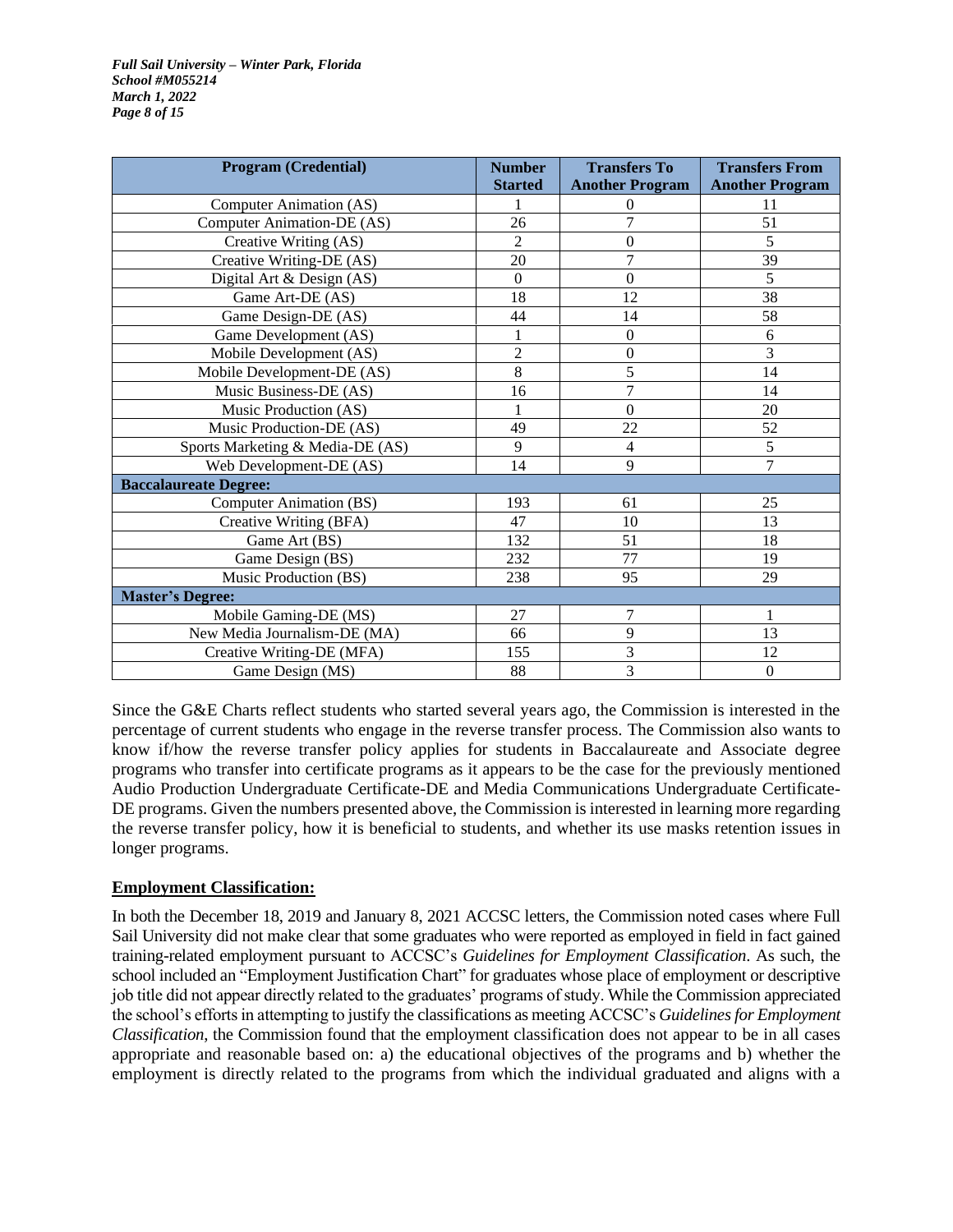*Full Sail University – Winter Park, Florida School #M055214 March 1, 2022 Page 9 of 15*

majority of the educational and training objectives of the program. The following are examples which serve as bases for the Commission's questions:

| <b>Graduate</b><br>ID | <b>Program</b>                               | <b>Job Title</b>            | <b>Place of</b><br><b>Employment</b> | <b>Justification</b>                                                                                                                                                                                                                                                                                                                                                                                                                                                                     |
|-----------------------|----------------------------------------------|-----------------------------|--------------------------------------|------------------------------------------------------------------------------------------------------------------------------------------------------------------------------------------------------------------------------------------------------------------------------------------------------------------------------------------------------------------------------------------------------------------------------------------------------------------------------------------|
|                       | Film (AS)                                    | Marketing<br>Representative |                                      | Grad's Description of his<br>position on LinkedIn Profile: "Generates<br>leads for homeowners through various<br>mediums, such as Google Ads, YouTube<br>Ads, Facebook Ads, Direct Mail<br>Marketing, and self-produced TV<br>commercials". Grad indicated in<br>conversation with call team that he uses<br>skills from Film program in his position<br>even though he was<br>at<br>working that job during degree.                                                                     |
|                       | Music Business-<br>DE(AS)                    |                             | Owner/Operator                       | Graduate confirmed they are utilizing<br>program objectives from their degree in<br>running their own business during an<br>appointment through Zoom in addition to<br>a written conversation through social<br>media. While not specifically music<br>related, graduate is able to utilize skills<br>from their business classes for sales,<br>marketing and brand development. In<br>particular, she has been able to earn<br>income by selling ad space on her social<br>media pages. |
|                       | <b>Music Business-</b><br>DE(AS)             |                             | Executive<br>Assistant               | From Written Survey: Skills: Focused<br>knowledge and understanding of<br>essential business and management skills<br>needed for successful music business<br>professionals. Also "Strongly Agrees"<br>the knowledge and training they obtained<br>has benefited career and professional<br>development.                                                                                                                                                                                 |
|                       | Media<br>Communications-<br>DE (Certificate) |                             | Sushi Chef                           | From Written Survey:<br>Which Media Communications areas of<br>focus have benefited you thus far in your<br>career?<br>Media Strategies: Media Aesthetics,<br>Marketing, Advertising, Public<br>Relations, Project Management<br>When considering the entirety of my Full<br>Sail University experience and<br>education: The knowledge and training I<br>obtained has benefited my career &<br>professional development since<br>graduation. $=$ Agree                                  |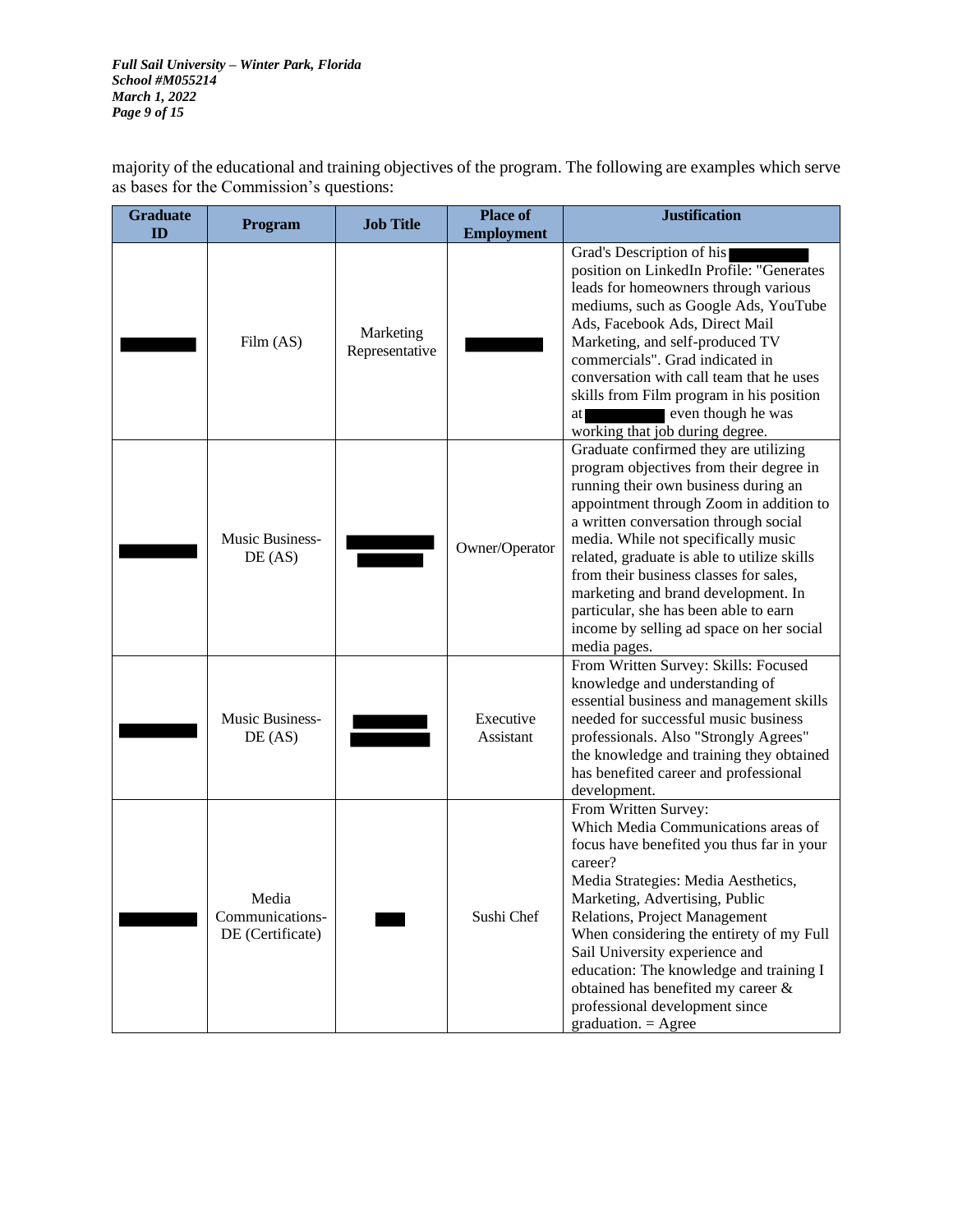*Full Sail University – Winter Park, Florida School #M055214 March 1, 2022 Page 10 of 15*

| <b>Graduate</b><br>ID | <b>Program</b>                               | <b>Job Title</b> | <b>Place of</b><br><b>Employment</b> | <b>Justification</b>                                                                                                                                                                                                                                                                                                                                                                                                                                     |
|-----------------------|----------------------------------------------|------------------|--------------------------------------|----------------------------------------------------------------------------------------------------------------------------------------------------------------------------------------------------------------------------------------------------------------------------------------------------------------------------------------------------------------------------------------------------------------------------------------------------------|
|                       | Media<br>Communications-<br>DE (Certificate) |                  | Patient Care<br>Assistant            | From Written Survey:<br>Which Media Communications areas of<br>focus have benefited you thus far in your<br>career?<br>Research Techniques: Research,<br>Analysis, Editing, Proof Reading,<br>Critical Review and Collaboration<br>When considering the entirety of my Full<br>Sail University experience and<br>education: The knowledge and training I<br>obtained has benefited my career &<br>professional development since<br>$graduation = Agree$ |

# **Commission Response Directive:**

Based on the foregoing, the Commission directs the school to submit the following:

- a. A detailed analysis of student achievement outcomes which seeks to identify the root causes of belowbenchmark rates of student graduation and graduate employment – both on an institutional and programmatic level – that which takes into account internal and external factors and data.
- b. A thorough explanation as to how Full Sail University is addressing the root causes identified in the above analysis, both on an institutional and programmatic level and what specific impactful strategies are in place to drive improvement.
- c. An analysis and assessment of the efficacy of the school's efforts.
- d. With regard to the school's reverse transfer policy:
	- i. A copy of the written policy
	- ii. The percentage of students who undertake a reverse transfer;
	- iii. An explanation as to whether students request and/or agree to be transferred to a shorter program;
	- iv. A justification of the appropriateness of reverse transfer for students from a degree program to a short term certificate program; and
	- v. Documentation (such as enrollment agreements, attendance records, and transcripts) for the last 50 students who undertook a reverse transfer.
- e. A Program Viability Study for the Game Design (AAS); Game Design-DE (AAS); Creative Writing-DE (MFA); and Recording Arts (AAS) programs that specifically includes an assessment of these programs to demonstrate that they adequately prepare students for entrance or advancement in training related occupations to include both internal and external review and validation of the program content and objectives to support the viability of the graduate employment opportunities.
- f. Given that the majority of the below benchmark outcomes reported in the recent Outcomes Report are employment rates, provide the following analysis for each program included in this letter with a below:
	- i. A detailed description of the student services available to students and a justification as to how these services are adequate to support student success in the workplace;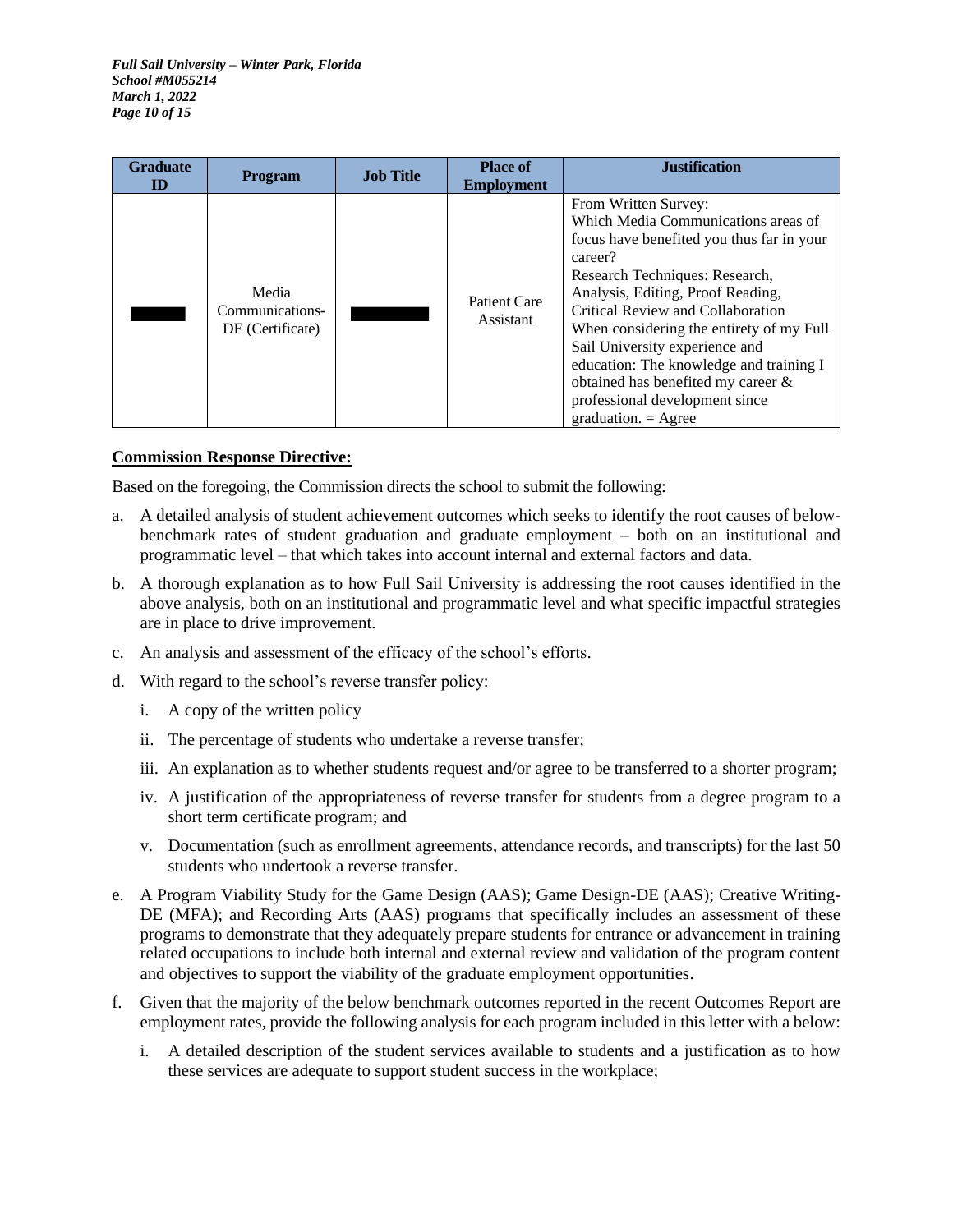- ii. A detailed description the career development services available to students and graduates and a justification and to how these services are adequate to promote and support successful employment gains for students and graduates; and
- iii. Demonstrated external and employer validation (in addition to any Program Advisory Committee reviews) of the effectiveness and appropriateness of the school's programs and education and employment objectives in relation to employment opportunities for students and graduates; and
- iv. An analysis of job opportunities for graduates of these programs.
- g. A copy of the ACCSC Programmatic Teach-Out Plan Approval form for the Media Communications Undergraduate Certificate-DE (Certificate) program.
- h. A trend analysis for student achievement outcomes in the programs listed below as submitted in the ACCSC Annual Report and in response to this letter:

| <b>Program Name</b>       | Length    | <b>Graduation /</b> | <b>July 2018</b>   | <b>July 2019</b>   | <b>July 2020</b>   | <b>July 2021</b>   | <b>Jan. 2022</b>   |
|---------------------------|-----------|---------------------|--------------------|--------------------|--------------------|--------------------|--------------------|
| (Credential)              | In Months | <b>Employment</b>   | <b>Report Date</b> | <b>Report Date</b> | <b>Report Date</b> | <b>Report Date</b> | <b>Report Date</b> |
| Audio Production-DE       | 16        | G                   |                    |                    |                    |                    |                    |
| (AAS)                     |           | $\bf{E}$            |                    |                    |                    |                    |                    |
| Computer Animation        | 10        | G                   |                    |                    |                    |                    |                    |
| (AS)                      |           | $\bf{E}$            |                    |                    |                    |                    |                    |
| Computer Animation-       | 16        | $\mathbf G$         |                    |                    |                    |                    |                    |
| DE(AS)                    |           | ${\bf E}$           |                    |                    |                    |                    |                    |
| <b>Computer Animation</b> | 20        | $\mathbf G$         |                    |                    |                    |                    |                    |
| (BS)                      |           | ${\bf E}$           |                    |                    |                    |                    |                    |
| Creative Writing (AS)     | $10\,$    | $\overline{G}$      |                    |                    |                    |                    |                    |
|                           |           | ${\bf E}$           |                    |                    |                    |                    |                    |
| Creative Writing-DE       | 16        | $\mathbf G$         |                    |                    |                    |                    |                    |
| (AS)                      |           | ${\bf E}$           |                    |                    |                    |                    |                    |
| Creative Writing (BFA)    | 20        | G                   |                    |                    |                    |                    |                    |
|                           |           | $\bf{E}$            |                    |                    |                    |                    |                    |
| Creative Writing-DE       | 12        | $\mathbf G$         |                    |                    |                    |                    |                    |
| (MFA)                     |           | ${\bf E}$           |                    |                    |                    |                    |                    |
| Digital Arts & Design     | $10\,$    | $\overline{G}$      |                    |                    |                    |                    |                    |
| (AAS)                     |           | E                   |                    |                    |                    |                    |                    |
| Game Art-DE (AS)          | 16        | G                   |                    |                    |                    |                    |                    |
|                           |           | ${\bf E}$           |                    |                    |                    |                    |                    |
| Game Art (BS)             | 20        | $\mathbf G$         |                    |                    |                    |                    |                    |
|                           |           | ${\bf E}$           |                    |                    |                    |                    |                    |
| Game Design (AAS)         | 10        | G                   |                    |                    |                    |                    |                    |
|                           |           | $\bf{E}$            |                    |                    |                    |                    |                    |
| Game Design-DE            | 16        | G                   |                    |                    |                    |                    |                    |
| (AAS)                     |           | $\bf{E}$            |                    |                    |                    |                    |                    |
| Game Design (BS)          | 20        | G                   |                    |                    |                    |                    |                    |
|                           |           | ${\bf E}$           |                    |                    |                    |                    |                    |
| Game Design (MS)          | 12        | $\mathbf G$         |                    |                    |                    |                    |                    |
|                           |           | ${\bf E}$           |                    |                    |                    |                    |                    |
| Game Development          | 10        | G                   |                    |                    |                    |                    |                    |
| (AS)                      |           | ${\bf E}$           |                    |                    |                    |                    |                    |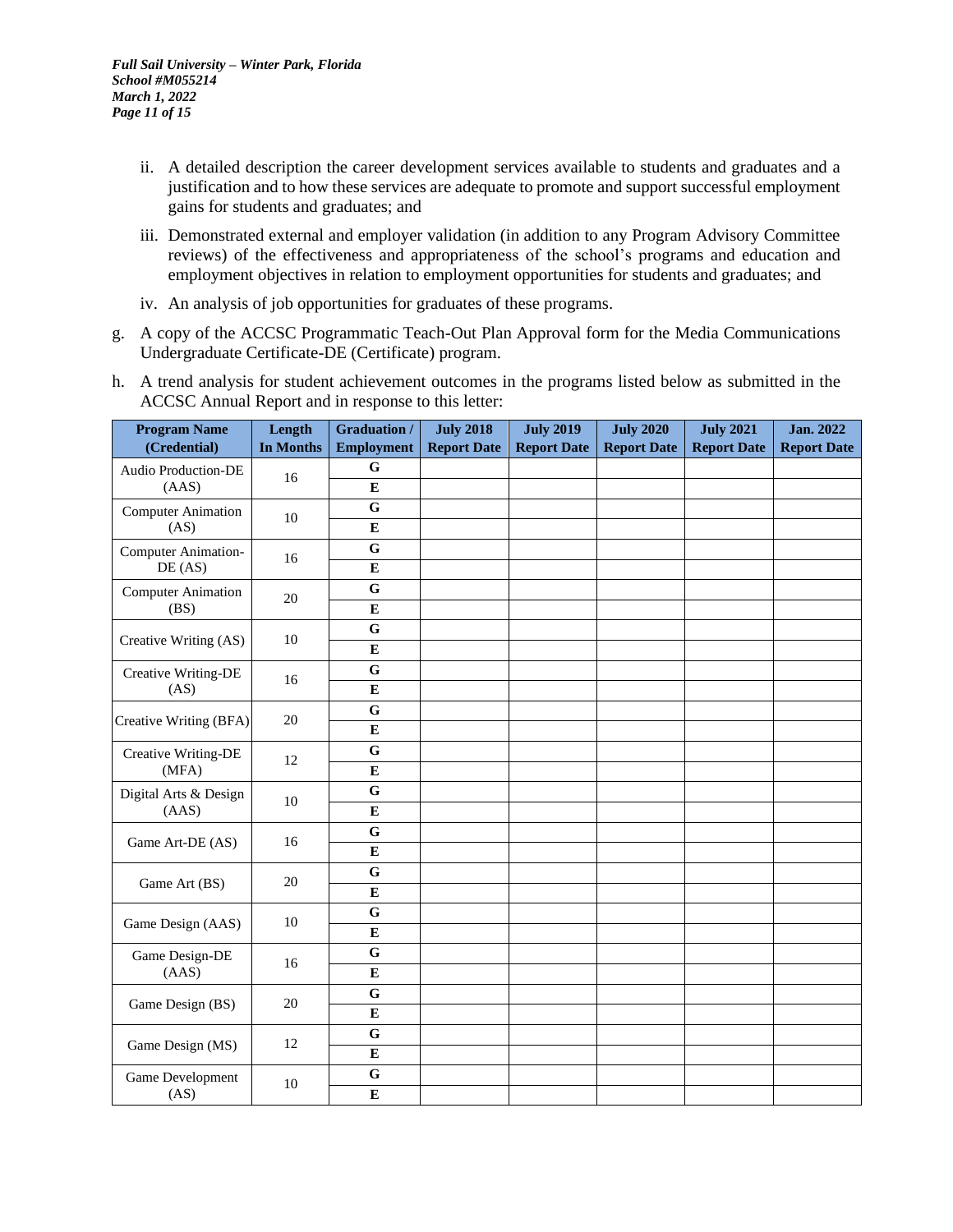*Full Sail University – Winter Park, Florida School #M055214 March 1, 2022 Page 12 of 15*

| <b>Program Name</b><br>(Credential) | Length<br>In Months | <b>Graduation /</b><br><b>Employment</b> | <b>July 2018</b><br><b>Report Date</b> | <b>July 2019</b><br><b>Report Date</b> | <b>July 2020</b><br><b>Report Date</b> | <b>July 2021</b><br><b>Report Date</b> | Jan. 2022<br><b>Report Date</b> |
|-------------------------------------|---------------------|------------------------------------------|----------------------------------------|----------------------------------------|----------------------------------------|----------------------------------------|---------------------------------|
| Instructional Design &              |                     | G                                        |                                        |                                        |                                        |                                        |                                 |
| Technology-DE<br>(Certificate)      | 4                   | E                                        |                                        |                                        |                                        |                                        |                                 |
| Mobile Development-                 | 16                  | G                                        |                                        |                                        |                                        |                                        |                                 |
| DE(AS)                              |                     | E                                        |                                        |                                        |                                        |                                        |                                 |
| Music Business-DE                   | 16                  | G                                        |                                        |                                        |                                        |                                        |                                 |
| (AS)                                |                     | E                                        |                                        |                                        |                                        |                                        |                                 |
| <b>Music Production</b>             | 10                  | G                                        |                                        |                                        |                                        |                                        |                                 |
| (AdS)                               |                     | E                                        |                                        |                                        |                                        |                                        |                                 |
| Music Production-DE                 | 16                  | G                                        |                                        |                                        |                                        |                                        |                                 |
| (AdS)                               |                     | E                                        |                                        |                                        |                                        |                                        |                                 |
|                                     | 20                  | G                                        |                                        |                                        |                                        |                                        |                                 |
| Music Production (BS)               |                     | E                                        |                                        |                                        |                                        |                                        |                                 |
|                                     | 10                  | G                                        |                                        |                                        |                                        |                                        |                                 |
| Recording Arts (AAS)                |                     | E                                        |                                        |                                        |                                        |                                        |                                 |
| Web Design &                        | 16                  | G                                        |                                        |                                        |                                        |                                        |                                 |
| Development-DE (AS)                 |                     | E                                        |                                        |                                        |                                        |                                        |                                 |

i. Graduation and Employment Charts for the programs in item (f.) above using a **July 2022 Report Date**.

- j. Summary information for each Graduation and Employment Charts organized according to the corresponding cohort start date reported on the chart (line #1) as follows:
	- i. For each student start, provide the following information:

| Count | <b>Student ID</b> | <b>Program</b> | <b>Start Date</b> | <b>Graduation Date</b> | <b>Withdrawal/Termination Date</b> |
|-------|-------------------|----------------|-------------------|------------------------|------------------------------------|
|       | 2345              | <b>Film</b>    | 10/1              | .0/10/2017             | N.                                 |
| ∼     | 2346              | Film           | 10/1              | N/A                    | 01/10/2018                         |

ii. For each student classified as "Unavailable for Graduation," provide the following information:

| Count | <b>Student ID</b> | Program | <b>Start</b><br><b>Date</b> | <b>Reason</b><br><b>Unavailable</b> | <b>Description of the Documentation on File</b> |
|-------|-------------------|---------|-----------------------------|-------------------------------------|-------------------------------------------------|
|       |                   |         |                             |                                     |                                                 |

iii. For each student classified as either "Transfer to Another Program" or "Transfer from Another Program," provide the following information:

| Count | <b>Graduate</b><br>M | Program | <b>Start</b><br><b>Date</b> | <b>Program Transferred To</b> | <b>Program Transferred</b><br>From | <b>Transfer</b><br>Date |
|-------|----------------------|---------|-----------------------------|-------------------------------|------------------------------------|-------------------------|
|       |                      |         |                             |                               |                                    |                         |

iv. For each graduate classified as employed in the field<sup>7</sup> (line #14), provide the following information:

| Count | <b>Graduate</b><br>ID | <b>Program</b> | <b>Start</b><br><b>Date</b> | <b>Employer, Contact,</b><br>Address, $\&$ Ph. $\#$ | Date of<br><b>Initial</b><br><b>Employ.</b> | <b>Descriptive Job Title</b><br>and Responsibilities | <b>Source of</b><br>Verification <sup>o</sup><br>(i.e., graduate or<br>employer) |
|-------|-----------------------|----------------|-----------------------------|-----------------------------------------------------|---------------------------------------------|------------------------------------------------------|----------------------------------------------------------------------------------|
|       |                       |                |                             |                                                     |                                             |                                                      |                                                                                  |

<sup>7</sup> See *Appendix VII – Guidelines for Employment Classification, Standards of Accreditation.*

<sup>8</sup> *Appendix VII (4) – Guidelines for Employment Classification, Standards of Accreditation* requires the school to verify the employment classification.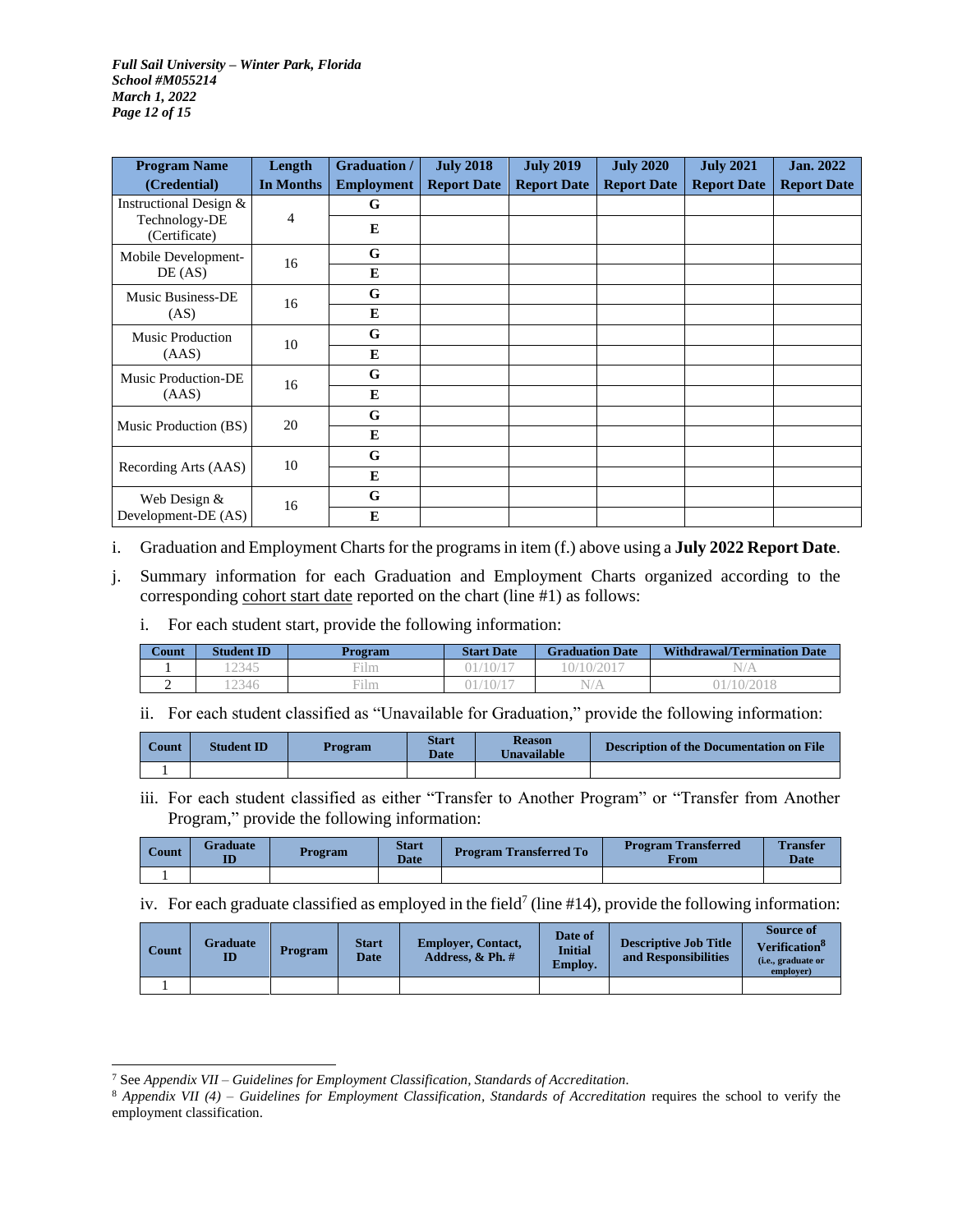- v. Supporting and verifiable documentation or a narrative justification for each graduate in (iv.) above whose descriptive job title or place of employment does not appear directly related to the graduate's program of study.
- vi. From the list in (iv.) above, for each graduate classified as employed in a training related field, that is "self-employed," provide the following:

| <b>Count</b> | <b>Graduate ID</b> | <b>Program</b> | <b>Start</b><br><b>Date</b> | <b>Description of the Documentation on File</b> |
|--------------|--------------------|----------------|-----------------------------|-------------------------------------------------|
|              |                    |                |                             |                                                 |

vii. From the list in (iv.) above, for each graduate classified as employed in a training related field, that is "Career Advancement," provide the following:

| $_{\rm Count}$ | <b>Graduate ID</b> | Program | <b>Start</b><br><b>Date</b> | <b>Description of the Documentation on File</b> |
|----------------|--------------------|---------|-----------------------------|-------------------------------------------------|
|                |                    |         |                             |                                                 |

viii.For each graduate classified as "Graduates-Further Education" (line #11) or "Graduates-Unavailable for Employment" (line #12), provide the following information:

| $\operatorname{Count}$ | <b>Graduate ID</b> | Program | <b>Start</b><br><b>Date</b> | <b>Classification on</b><br>the G&E Chart | <b>Reason</b> | <b>Description of the</b><br><b>Documentation on File</b> |
|------------------------|--------------------|---------|-----------------------------|-------------------------------------------|---------------|-----------------------------------------------------------|
|                        |                    |         |                             |                                           |               |                                                           |

- k. For any program that reports below-benchmark rates of student graduation, complete an ACCSC Retention Chart to show more recent data with regard to retention.
- l. For any program that reports below-benchmark rates of graduate employment, as available the school may provide contemporaneous employment information and data for more recent graduates from that which is captured in the G&E Charts.
- m. For programs that report below-below benchmark rates of graduate employment, provide a list of graduates from that program for the last six months and employment information, in the following format:

| Count | <b>Graduate</b><br>ID | <b>Program</b> | <b>Start</b><br><b>Date</b> | <b>Employment Status</b><br>(Employed,<br><b>Unemployed, Further</b><br>Ed., Unknown, Etc.) | For employed in<br>field: Employer,<br>Contact,<br>Address, &<br><b>Phone Number</b> | <b>Date of Initial</b><br><b>Employment</b> | <b>Descriptive Job</b><br><b>Title and</b><br><b>Responsibilities</b> |
|-------|-----------------------|----------------|-----------------------------|---------------------------------------------------------------------------------------------|--------------------------------------------------------------------------------------|---------------------------------------------|-----------------------------------------------------------------------|
|       |                       |                |                             |                                                                                             |                                                                                      |                                             |                                                                       |

n. Any additional information, to include contemporaneous outcomes information, that the school believes will be useful to the Commission in making a determination regarding the school's compliance with ACCSC's student achievement outcomes requirements.

On December 21, 2021, ACCSC issued an [Accreditation Alert](https://www.accsc.org/UploadedDocuments/Alerts/ACCSC-Accreditation-Alert-12212021.pdf) regarding COVID-19 guidance for student achievement reporting effective for any Graduation and Employment Charts submitted with a January 2022 Report Date going forward. Please refer to that Alert when completing the response to this letter.

**\*\*\*\***

# **Warning Restrictions:**

Pursuant to *Section VII (K)(9), Rules of Process and Procedure, Standards of Accreditation*, the Commission will not consider substantive changes, a change of location/relocation, or additions (i.e., separate facilities, new programs) to a school or its separate facilities while the school is under a Warning.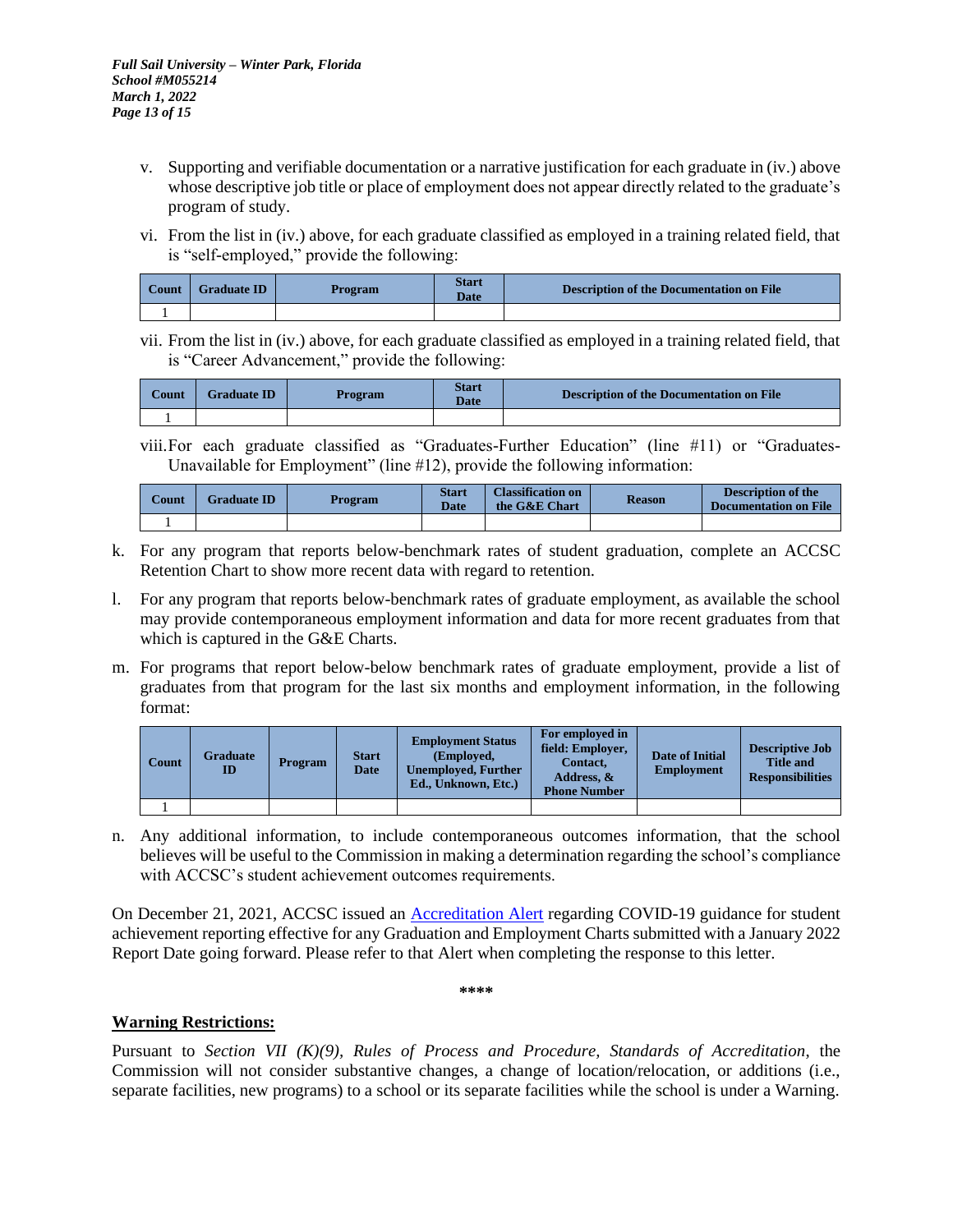*Full Sail University – Winter Park, Florida School #M055214 March 1, 2022 Page 14 of 15*

### **Notification to Students:**

The Commission requires the school to inform current and prospective students in writing that the school has been placed on Warning and to provide a summary of the reasons for the Warning Order (*Section VII (K)(8) Rules of Process and Procedure, Standards of Accreditation*).

### **Response Requirements:**

By applying for accreditation, a school accepts the obligation to demonstrate continuous compliance with the *Standards of Accreditation*. While the Commission employs its own methods to determine a school's compliance with accrediting standards, the burden rests with the school to establish that it is meeting the standards. The Commission's deliberations and decisions are made on the basis of the written record and thus a school must supply the Commission with complete documentation of the school's compliance with accrediting standards.

Full Sail University must provide a response to the items expressed above that provides the information requested along with any additional information that the school believes supports a demonstration of compliance with accrediting standards.<sup>9</sup> If the school's response contains documentation that includes personal or confidential student or staff information that is not required for the Commission's review (e.g., social security numbers, dates of birth, etc.), please remove or redact that information.

Full Sail University must upload the school's electronic response directly to ACCSC's College 360 Database. The ACCSC College 360 database can be accessed by [clicking here.](https://college360.accsc.org/logon.aspx) Please note that the password utilized by the institution to access the Annual Report Portal is the same to access the School Submission section of the College 360 database. The Instructions for Electronic Submission can be found [here.](http://www.accsc.org/UploadedDocuments/July%202015/Instructions%20for%20Electronic%20070115.docx) A detailed overview on how to upload a school submission can be foun[d here.](http://www.accsc.org/UploadedDocuments/July%202015/School%20Submission%20Project%20Full%20Directions%20v3.docx)

Keep in mind, the school's response must be prepared in accordance with ACCSC's Instructions for Electronic Submission (e.g., prepared as one Portable Document Format ("PDF") file that has been prepared using Adobe Acrobat software (version 8.0 or higher) and which has a .pdf extension as part of the file name). The school will receive an e-mail confirmation that the file has been received within 24 hours of the submission.

The school's response must also include a signed certification attesting to the accuracy of the information and be received in the Commission's office **on or before July 1, 2022**. If a response, the required fee,<sup>10</sup> and the certificate of attesting to the accuracy of the information is not received in the Commission's office **on or before July 1, 2022**, the Commission will consider further appropriate action.

For assistance with the password or for any other questions regarding the electronic submission requirements, please contact **and a set of the contact** . Please note is a set of the please note in the set of the set of the set of the set of the set of the set of the set of the set of the set of the set of the set of that any password requests to access College 360 must be made by the school director, or designated member of the school's management team, via e-mail.

\*\*\*

<sup>9</sup> ACCSC has issued two modules of the **Blueprints for Success Series** – [Organizing an Effective Electronic Submission](http://www.accsc.org/UploadedDocuments/Blueprint%20for%20Success%20-%20Organizing%20an%20Electronic%20Submission%20FINAL.pdf) and [Preparing a Comprehensive Response for Commission Consideration](http://www.accsc.org/UploadedDocuments/Blueprint%20for%20Success%20Preparing%20a%20Comprehensive%20Response%20for%20Commission%20Consideration%20%20FINAL.pdf) – which provide a framework for submitting a welldocumented, organized, electronic response for Commission consideration. ACCSC encourages the school to review these modules when formulating its response to this letter. More information is available in th[e Resources section](http://www.accsc.org/Resources/Blueprints-for-Success.aspx) a[t www.accsc.org.](http://www.accsc.org/) <sup>10</sup> ACCSC assesses a \$500 processing fee to a school placed on Warning.